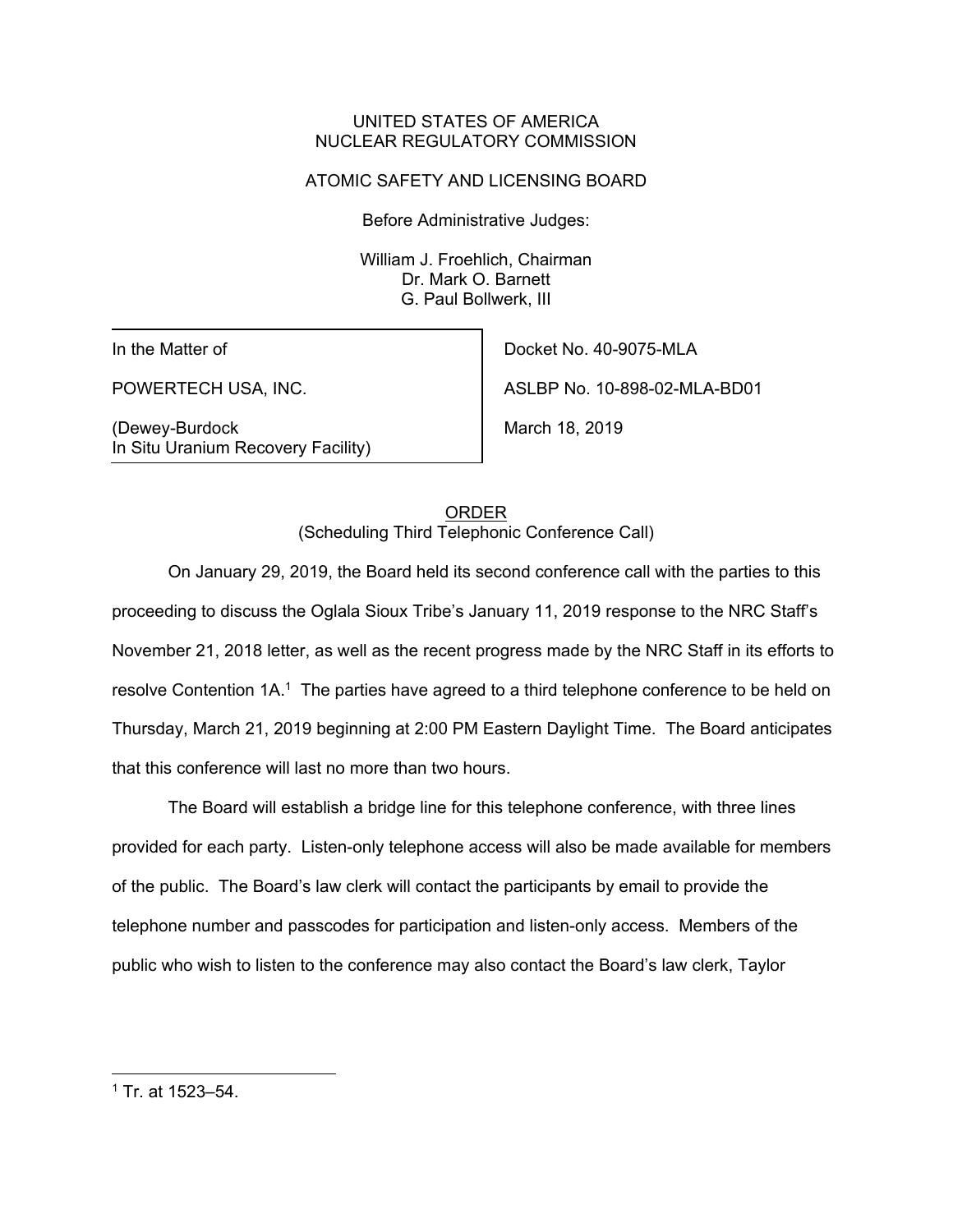Mayhall, at 301-415-3027 or Taylor.Mayhall@nrc.gov, for the necessary listen-only telephone

access information.

From the public docket of this licensing proceeding the Board is aware of both the NRC

Staff's March 1, 2019 letter to the Oglala Sioux Tribe (ADAMS Accession No. ML19066A395)

and the Tribe's March 12 response (ADAMS Accession No. ML19074A235). Bearing in mind

that the Board has reviewed these two documents, during the conference, the Board would like

to discuss the following questions:

# NRC Staff

- In addition to what is described in the Staff's March 1 letter, is there any additional information of which the Board should be aware relative to the NRC Staff's efforts since the previous teleconference towards resolving Contention 1A?
- How has the Tribal Liaison Branch been involved in any recent interactions between the Staff and the Oglala Sioux Tribe, in particular the February 19 teleconference and the February 22 meeting? Does the Staff intend to involve the Tribal Liaison Branch in all future negotiations with the Tribe regarding Contention 1A?
- What additional input from the Tribe does the Staff need to begin implementing each aspect of the March 2018 approach?
- What additional information does the Staff envision obtaining if the Oglala Sioux Tribe cooperates in implementing the March 2018 Approach, including the field survey and the associated oral history interviews? How will the information be documented?
- What does the Staff envision in terms of additional information gathering if the Oglala Sioux Tribe does not cooperate with implementing the March 2018 Approach, including the field survey and/or the associated oral history interviews? How would this circumstance be documented?
- What is the NRC Staff's response to the Tribe's suggestion that a multi-day meeting be convened to develop the survey methodology?

Oglala Sioux Tribe

- Given its March 12 response, what particular matters does the Tribe still believe need to be discussed and resolved with the NRC Staff to begin implementing each aspect of the March 2018 approach?
- The Oglala Sioux Tribe, as well as the other parties, previously agreed to the March 2018 Approach as a reasonable way to resolve Contention 1A.<sup>2</sup> Will the

<sup>&</sup>lt;sup>2</sup> LBP-18-5, 89 NRC <sub>...</sub> (slip op. at 42) (Oct. 30, 2018); <u>see also</u> Tr. at 1389 ("But we're comfortable with, as we stated multiple times, the approach that the NRC Staff has laid out."); 1432 ("And so we maintain the position that [the] March 2018 approach is a reasonable one and would not like to see backsliding.").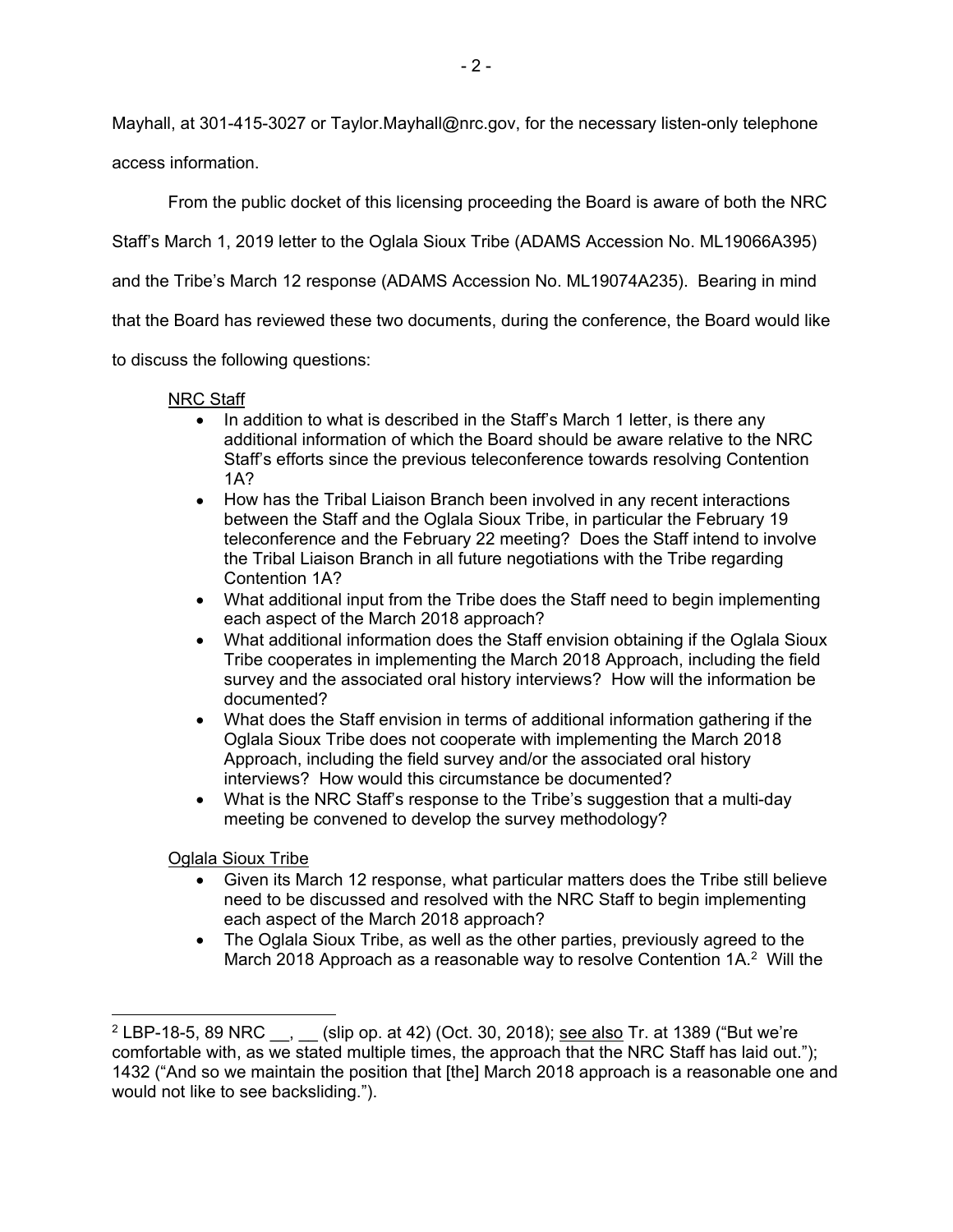Tribe continue working with the NRC Staff towards implementation of the March 2018 Approach, within the parameters set out by LBP-18-5?

- What specific changes does the Tribe wish to have incorporated in the NRC Staff's draft site survey methodology? Has the Tribe conveyed any specific elements to be included or their effect on the proposed time line to the NRC Staff?
- Will the Tribe participate in the activities and schedule as outlined in the NRC Staff's Nov. 21 letter, including the April 1 date to start implementing the first phase of the field survey?

It is so ORDERED.

FOR THE ATOMIC SAFETY AND LICENSING BOARD

*/RA/*

William J. Froehlich, Chairman ADMINISTRATIVE JUDGE

Rockville, Maryland March 18, 2019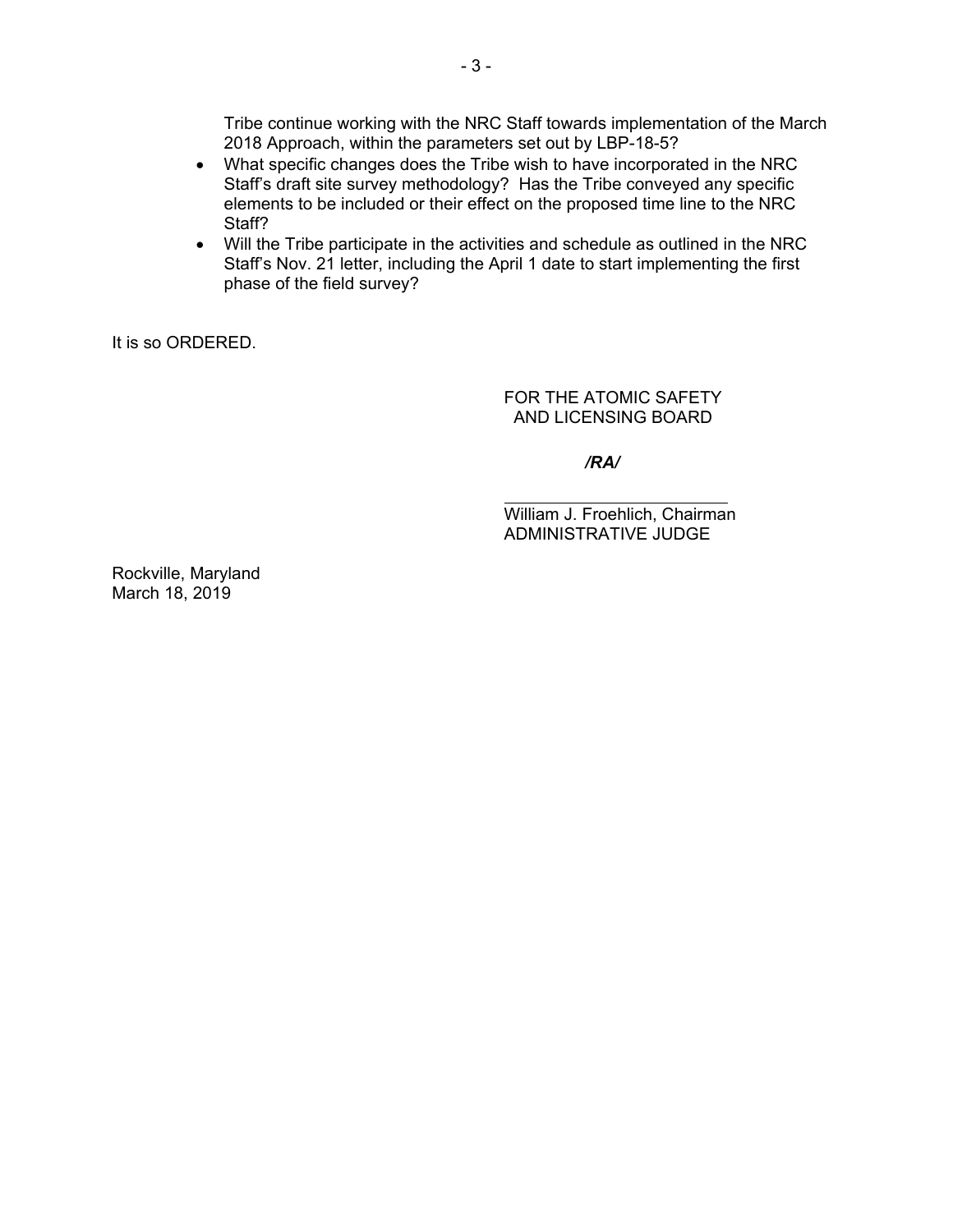#### UNITED STATES OF AMERICA NUCLEAR REGULATORY COMMISSION

 $\left( \begin{array}{c} \end{array} \right)$ 

In the Matter of (1)

POWERTECH (USA) INC.  $\overrightarrow{)}$  Docket No. 40-9075-MLA (Dewey-Burdock In Situ Recovery Facility) )

) and the contract of  $\mathcal{L}$ 

## CERTIFICATE OF SERVICE

I hereby certify that copies of the foregoing **ORDER (Scheduling Third Telephonic Conference Call)** have been served upon the following persons by Electronic Information Exchange, and by electronic mail as indicated by an asterisk (\*).

U.S. Nuclear Regulatory Commission Atomic Safety and Licensing Board (ASLB) Mail Stop T-3F23 Washington, DC 20555-0001

William J. Froehlich, Chair Administrative Judge [william.froehlich@nrc.gov](mailto:william.froehlich@nrc.gov) 

Mark O. Barnett Administrative Judge [mark.barnett@nrc.gov](mailto:mark.barnett@nrc.gov) 

G. Paul Bollwerk, III Administrative Judge [paul.bollwerk@nrc.gov](mailto:Paul.Bollwerk@nrc.gov)

Taylor Mayhall, Law Clerk [Taylor.Mayhall@nrc.gov](mailto:Taylor.Mayhall@nrc.gov)

Joseph D. McManus, Law Clerk [Joseph.McManus@nrc.gov](mailto:Joseph.McManus@nrc.gov)

U.S. Nuclear Regulatory Commission Office of Commission Appellate Adjudication Mail Stop O-16B33 Washington, DC 20555-0001 OCAA Mail Center [ocaamail@nrc.gov](mailto:ocaamail@nrc.gov)

U.S. Nuclear Regulatory Commission Office of the Secretary of the Commission Rulemakings & Adjudications Staff Mail Stop O-16B33 Washington, DC 20555-0001 [hearingdocket@nrc.gov](mailto:hearingdocket@nrc.gov)

U.S. Nuclear Regulatory Commission Office of the General Counsel Mail Stop O-15 D21 Washington, DC 20555-0001 Emily Monteith, Esq. [emily.monteith@nrc.gov](mailto:emily.monteith@nrc.gov) Lorraine Baer, Esq. [Lorraine.Baer@nrc.gov](mailto:Lorraine.Baer@nrc.gov) Carrie Safford, Esq. [Carrie.Safford@nrc.gov](mailto:Carrie.Safford@nrc.gov) Krupskaya T. Castellon, Paralegal [Krupskaya.Castellon@nrc.gov](mailto:Krupskaya.Castellon@nrc.gov) OGC Mail Center: [RidsOgcMailCenter.Resource@nrc.gov](mailto:RidsOgcMailCenter.Resource@nrc.gov)